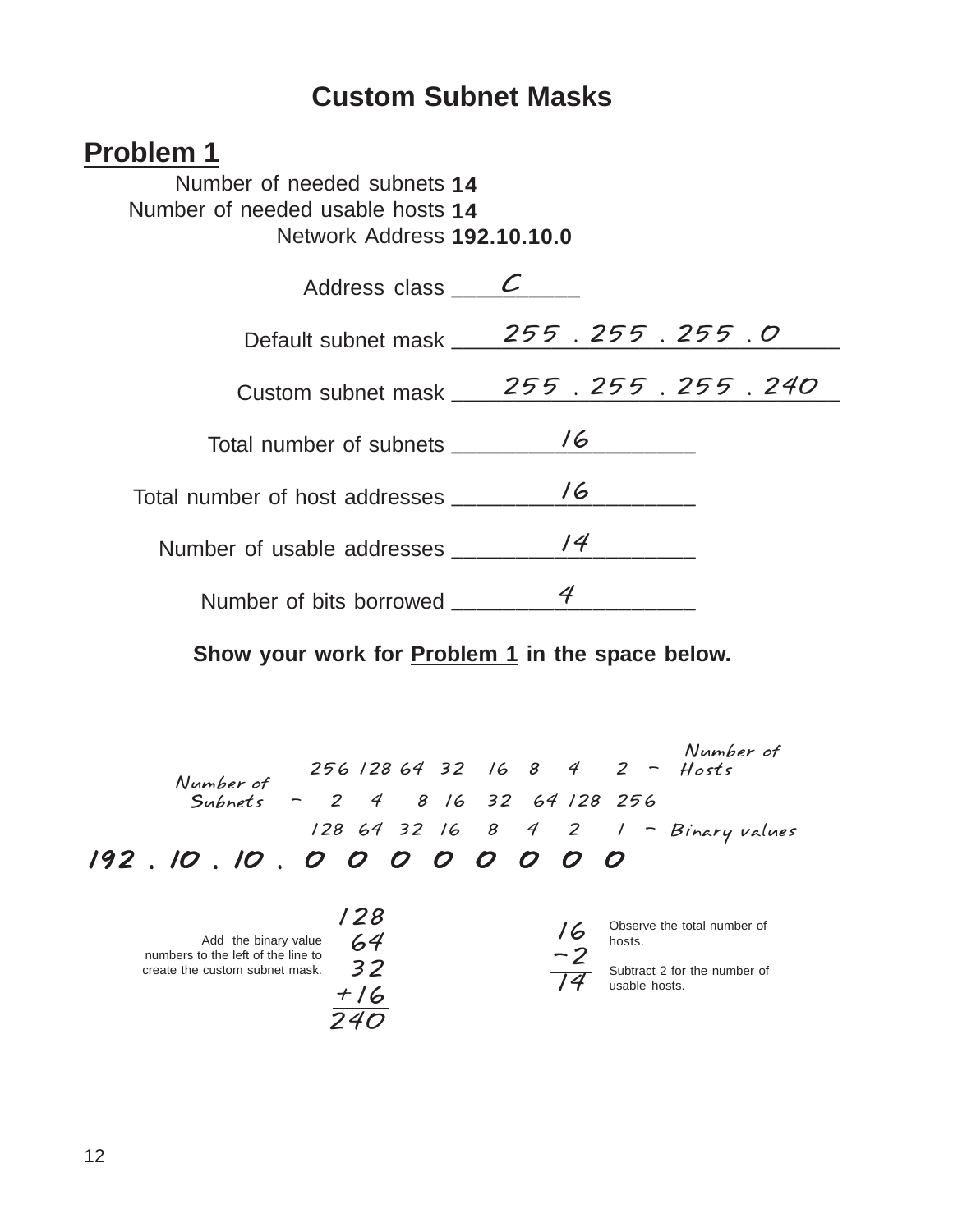## **Custom Subnet Masks**

### **Problem 2**

Number of needed subnets **1000** Number of needed usable hosts **60** Network Address **165.100.0.0**

| Address class $\qquad \qquad B$ |                 |  |  |  |  |  |  |  |  |
|---------------------------------|-----------------|--|--|--|--|--|--|--|--|
| Default subnet mask             | 255.255.0.0     |  |  |  |  |  |  |  |  |
| Custom subnet mask              | 255.255.255.192 |  |  |  |  |  |  |  |  |
| Total number of subnets         | 1,024           |  |  |  |  |  |  |  |  |
| Total number of host addresses  | 64              |  |  |  |  |  |  |  |  |
|                                 | 62              |  |  |  |  |  |  |  |  |
| Number of usable addresses      |                 |  |  |  |  |  |  |  |  |
| Number of bits borrowed ___     |                 |  |  |  |  |  |  |  |  |

#### **Show your work for Problem 2 in the space below.**